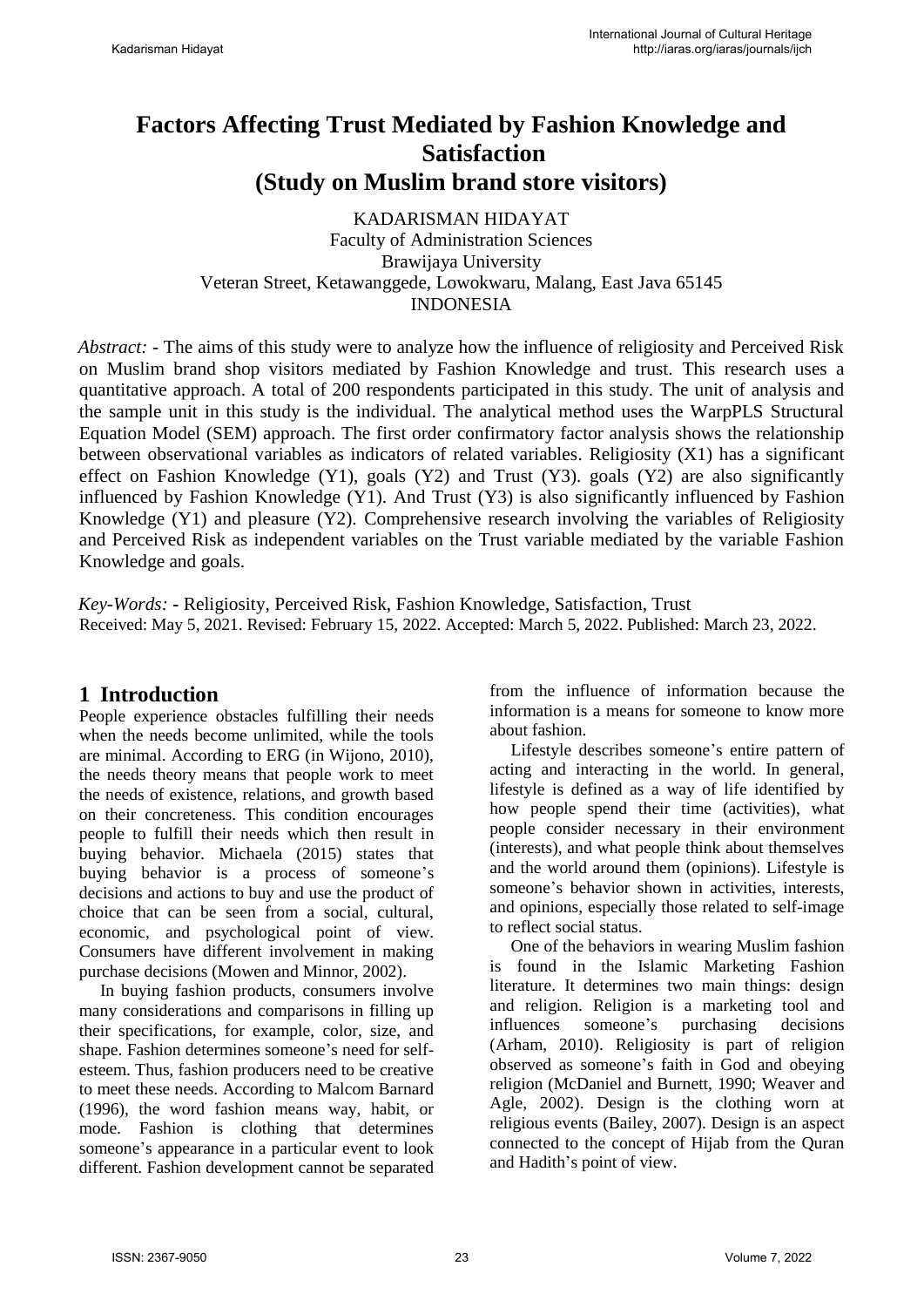The fashion market is one of the important markets for global Muslim consumers. The Muslim population is a fast-growing market that has the potential for business growth worldwide, including fashion. Fashion Hijab is a symbol of Muslims. According to Blommaert and Varis (2015), Muslim women who dress in fashion are religiously oriented. Wilson (2015) argues that the Hijab fashion trend offers loose-fitting clothing that fits Muslim culture. Hijab fashion is part of consumer culture shifting into the identity of Muslim consumers. Muslim fashion in Indonesia is also developing, given that Indonesia is one of the countries with the largest Muslim populations in the world (about 85% of the population is Muslim). Therefore, they need clothes that fit into their religion. This condition of Indonesian women wearing the Hijab encourages the development of Muslim fashion.

Product knowledge is consumer awareness of specific information about a particular product (Brucks, 1985). The primary sources of product knowledge include consumer experiences with products and advertising to influence consumers' decisions to choose products (Rao and Monroe, 1988).

The explanation above shows that Indonesia's Muslim fashion industry sector is increasingly promising opportunities for entrepreneurs to increase business competition for Muslim fashion products. The impact of this growing business is a desire to develop products according to the trend of Muslim fashion users, shifting from simple concepts to becoming more fashionable. This shift is essential to study because Muslim fashion is increasingly leaving the rules of the religion.

Previous research conducted by Johana and Putit (2015) verifies the relationship between religiosity and knowledge. It also examines the influence of knowledge on the religiosity of Islamic credit card compliance. The results show that knowledge and religiosity have a significant effect on Islamic credit card compliance. Research on the relationship between religiosity and knowledge is still limited. Previous research tested these two variables but separated them into two different variables. Chunmei and Weijun (2017) conducted a study on the influence of perceived risk over satisfaction on purchase intentions in China's context of social commerce. It confirmed that perceived risk had a significant negative effect on satisfaction. Research on the relationship between knowledge and satisfaction by Bianchi (2015) found that knowledge had no significant impact on satisfaction—the context of the study was wine.

We have not found previous studies involving all these research variables: Religiosity, Perceived Risk, Fashion Knowledge, Satisfaction, and Trust. Therefore, a comprehensive study involving religiosity and perceived risk as independent variables on the variable of trust mediated by fashion knowledge and satisfaction is the novelty of this research.

# **2 Literature Review**

#### **2.1 Religiosity**

Religiosity has an essential meaning in the transmission of religious values and builds part of an individual's self-identity (Maclean, Walker, and Matsuba, 2004). The assumption is that if an individual involves religion as his/her identity, it will significantly affect his/her values and behavior. Religion also influences the choices and decisions that individuals or consumers make. Islamic clothing and cultural, social, and religious factors cannot be ignored in consumer behavior and involvement. One of the most critical cultural variables that influence and play a role in consumer behavior is religiosity.

Religiosity is defined by Tan and Vogel (2008) as the degree to which a person perceives religious beliefs, experiences, and rituals. Delener (1994) suggests that religiosity is a critical construct because it influences consumer's decision-making over time through individual cognitive and behavioral influences. According to Wilson and Liu (2011), Muslim consumers categorize products as high involvement because their religion binds them, so they must be careful in purchasing products. Religiosity is a consumer's commitment to religion, so it is essential in buying products.

Religiosity relates to consumer shopping behavior. Researchers argue that the influence of religion on consumer behavior depends on the level of individual religious commitment in the personal life because religion is very personal (Mokhlis 2009). A study conducted by Shah Alam et al. (2011) revealed that religiosity affected Muslim consumers to shop. Helms and Thornton (2012) found a positive relationship between religiosity and charitable behavior. Previous literature also found that religious consumers were less materialistic (Burroughs and Rindfleisch, 2002) because they saw material objects as barriers to spiritual power (Zimmer, 2016). These findings provide compelling evidence of the relationship between religiosity and buying behavior, including fashion. The literature shows that materialistic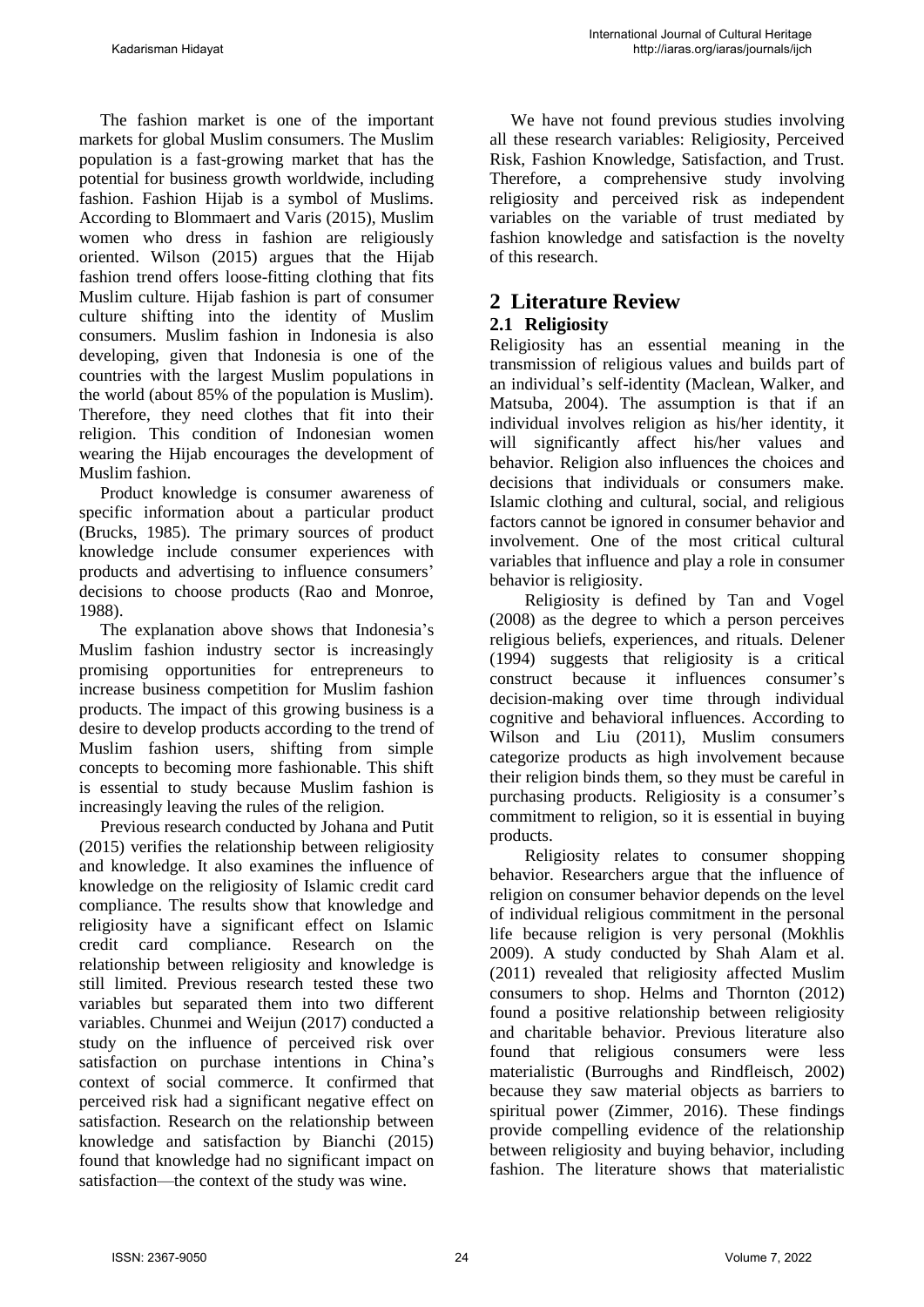attitudes influence people to obtain physical wellbeing, while religious values motivate people to buy clothes and give more to charity. Religiosity regulates someone's life to act materialistically or not.

This study would measure religiosity associated with the world of fashion. The following are indicators of measuring religiosity variables:

- 1. Frequency of studying Islam (X1.1)
- 2. The importance of Islam
- 3. To build friendship
- 4. To do good
- 5. Prayer obligation
- 6. To actively involve in Islamic organizations
- 7. To increase faith
- 8. Decisions influenced by Islam
- 9. Decision influenced
- 10. To give help to others
- 11. To respect others

#### **2.2 Perceived Risk**

Perceived risk is defined as customers having subjective expectations of negative consequences and uneasy psychological feelings regarding shopping centers' services or purchasing process (Yen, 2010). Jogiyanto (2012) defines risk as a customer's perceptions of uncertainty and undesirable consequences in carrying out an activity. Bauer (1960) defines perceived risk as uncertainty about the negative effects of using goods and services.

The followings are an indicator measuring the perceived risk variable:

- 1. Reliability
- 2. Functional Risk
- 3. Physical Risk
- 4. Psychological Risk
- 5. Social Risk
- 6. Temporal Risk

#### **2.3 Fashion Knowledge**

A study on fashion product knowledge by Johansnon and Russo (1984) and Raju and Relly (1979) used indicators of knowledge of brands in the product class, product-use contexts, product attributes, and frequency of user experience with fashion clothing. O'Cass's research (2004) used indicators of product experiences, ad exposure, interactions with salespeople, friends, or the media, previous decision-making, or previous consumption usage experiences held in

memory. Both studies were conducted in the context of fashion clothing. Rahman et al. (2015) studied halal cosmetic products with indicators of understanding Islamic laws, having sufficient knowledge of which stuff was forbidden by Islam, having enough knowledge to differentiate between permissible and forbidden stuff, knowing about the current issues regarding ingredients, and knowing the difference between halal certification for products and halal certification for a premise.

The following are the indicators measuring the fashion knowledge variable:

- 1. Being familiar with fashion
- 2. Knowing fashion
- 3. Keeping up with fashion
- 4. Understanding the rules of dress in Islam

## **2.4 Satisfaction**

Satisfaction is defined as a user's evaluation of online sales based on the needs and expectations referring to the user's positive emotional state of using the service (Chunmei and Weijun, 2017). Satisfaction reflects the subjective evaluation of users generated when comparing user experience with previous expectations about an e-commerce site. Users with a higher level of satisfaction tend to have a solid intention to buy through the ecommerce site. Previous research has shown that satisfaction has a vital role in influencing users' purchase intentions.

The following are indicators to measure satisfaction:

- 1. Feeling happy to visit the shop
- 2. Feeling happy with the existence of the shop
- 3. Feeling happy buying in store
- 4. Having pleasant experience making purchases in the store

## **2.5 Trust**

Customer trust is considered a key attribute in the relationship between e-commerce vendors and customers. Also, it is acknowledged as a process of success that ensures the maintenance of a long-term relationship (Morgan and Hunt, 1994). Deutsch (1958) defined trust as the parties' expectations of a transaction and the risks of assuming and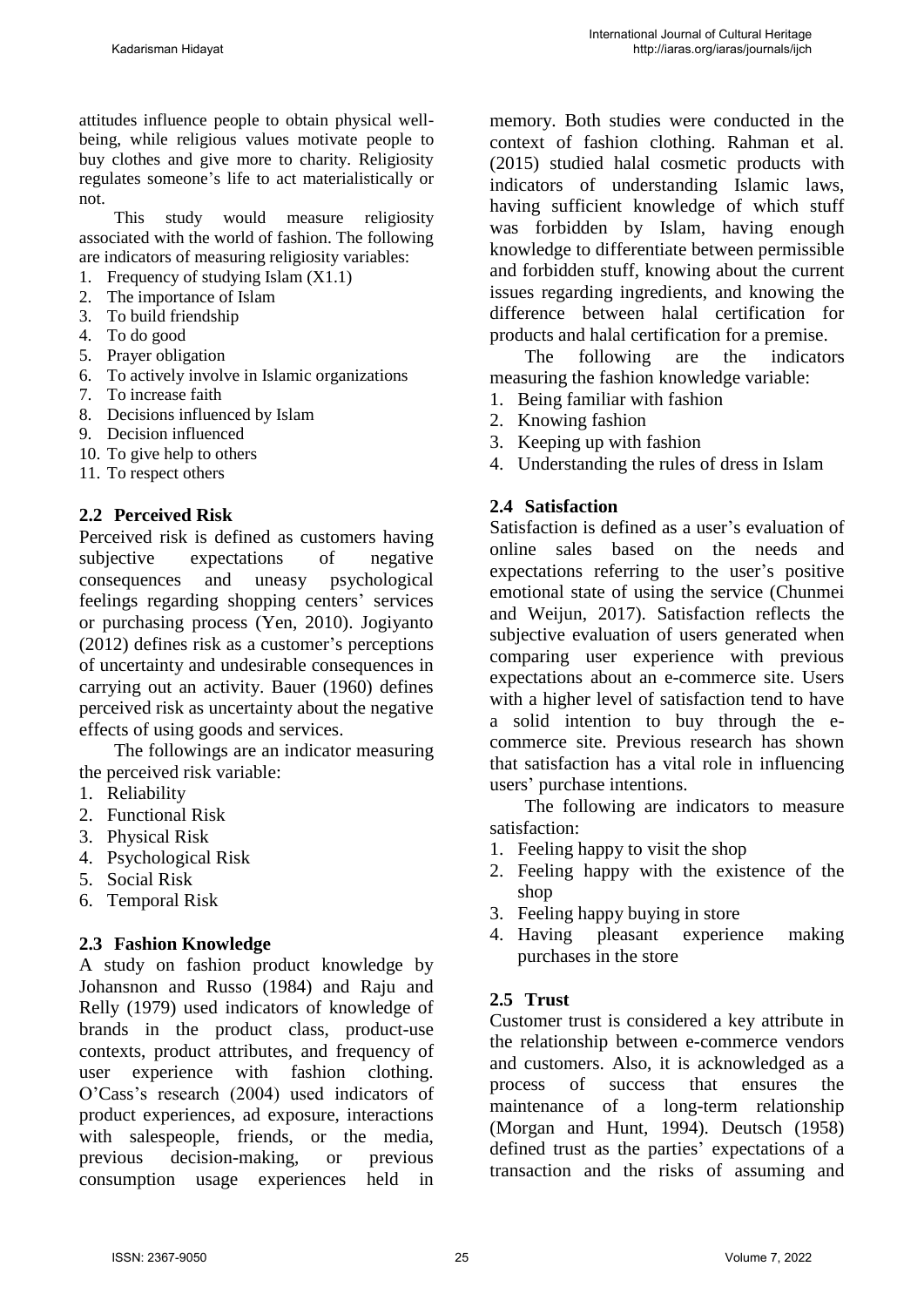acting on those expectations. Trust involves someone's willingness to behave in a certain way because of the belief that his/her partner gives him what she/he wants. Someone generally expects other people's words, promises, or statements to be trusted (Barnes, 2003).

The following are indicators for measuring the trust variable:

- 1. Comfort
- 2. Responsibility
- 3. Reliability

# **3 Methodology**

This study used a quantitative approach to determine the effect of religiosity and perceived risk on the trust of Muslim women brand store visitors with fashion knowledge and satisfaction as mediating variables. The variables used in this study were latent variables that could not be measured directly and had to use a questionnaire. The unit of analysis and the sample unit in this study was the individual.

The population in this study were Muslim women brand store visitors with the following criteria: (1) female, (2) store visitors, (3) at the minimum of 18 years old, (4) minimum shopping twice, and  $(5)$  store product users. The sampling technique of this study was nonprobability sampling based on accidental sampling. A total of 200 respondents who participated in this study were calculated using the Slovin formula. The analytical method used the WarpPLS Structural Equation Model (SEM). The first-order confirmatory factor analysis revealed the relationship between the observed variables as indicators of the related latent variables.



Fig. 1 Research Model

Research Hypothesis:

- Hypothesis 1: Religiosity has a significant effect on Fashion Knowledge
- Hypothesis 2: Religiosity has a significant effect on Satisfaction
- Hypothesis 3: Religiosity has a significant effect on Trust
- Hypothesis 4: Perceived Risk has a significant effect on Fashion Knowledge
- Hypothesis 5: Perceived Risk has a significant effect on Satisfaction
- Hypothesis 6: Perceived Risk has a significant effect on Trust
- Hypothesis 7: Fashion Knowledge has a significant effect on Satisfaction
- Hypothesis 8: Fashion Knowledge has a significant effect on Trust
- Hypothesis 9: Satisfaction has a significant effect on Trust

### **4 Results and Discussion 4.1 Outer Model**

Table 1 indicates the evaluation of the measurement model, which includes the model indicator, loading coefficient, and P-value.

| <b>Variable</b>          | <b>Indicator</b><br>s                                               | Measu-<br>rement<br>Model | <b>Loading</b> | <b>P-</b><br>value |
|--------------------------|---------------------------------------------------------------------|---------------------------|----------------|--------------------|
|                          | Frequenc<br>y of<br>studying<br>islam<br>(X1.1)                     | Reflecti<br>ve            | 0.693          | < 0.001            |
| Religiosi-<br>ty<br>(X1) | The<br>importan<br>ce of<br>islam<br>(X1.2)                         | Reflecti<br>ve            | 0.641          | < 0.001            |
|                          | Friendshi<br>p(X1.3)                                                | Reflecti<br>ve            | 0.812          | < 0.001            |
|                          | Good<br>Deeds<br>(X1.4)                                             | Reflecti<br>ve            | 0.770          | < 0.001            |
|                          | Prayer<br>(X1.5)                                                    | Reflecti<br>ve            | 0.740          | < 0.001            |
|                          | Actively<br>involved<br>in<br>islamic<br>organizat<br>ion<br>(X1.6) | Reflecti<br>ve            | 0.693          | < 0.001            |
|                          | Increase<br>faith                                                   | Reflecti<br>ve            | 0.698          | < 0.001            |

|  | Table 1. Evaluation of measurement models |        |  |
|--|-------------------------------------------|--------|--|
|  |                                           | Measu- |  |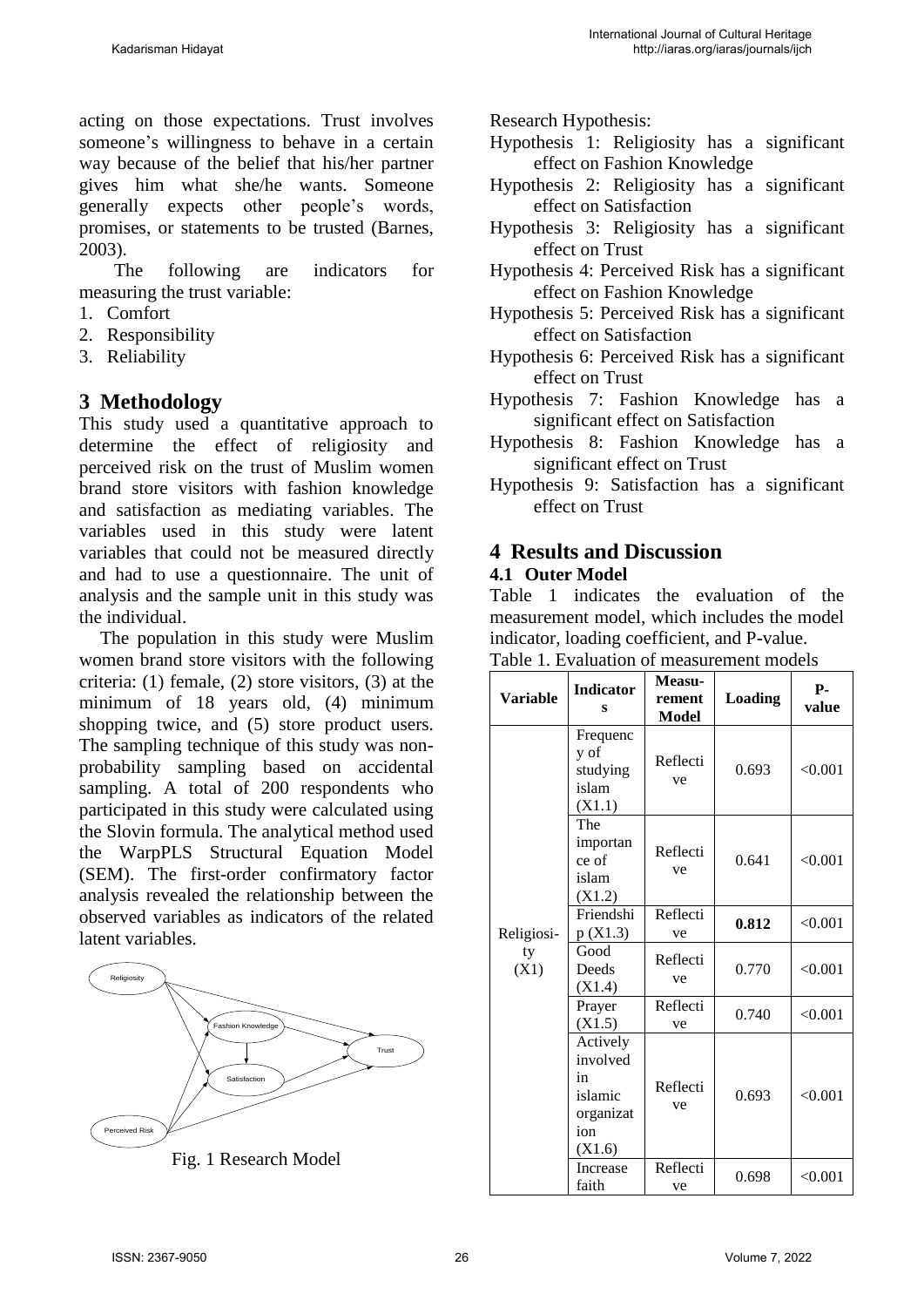|           | $\overline{X}1.7)$ |          |       |         |  |
|-----------|--------------------|----------|-------|---------|--|
|           | Decision           |          |       |         |  |
|           | s are              |          |       |         |  |
|           | influence          | Reflecti |       |         |  |
|           | d by               | ve       | 0.641 | < 0.001 |  |
|           | Islam              |          |       |         |  |
|           | (X1.8)             |          |       |         |  |
|           | Decision           |          |       |         |  |
|           | s are              | Reflecti |       |         |  |
|           | influence          | ve       | 0.746 | < 0.001 |  |
|           | d(X1.9)            |          |       |         |  |
|           | Help               |          |       |         |  |
|           | others             | Reflecti | 0.799 | < 0.001 |  |
|           | (X1.10)            | ve       |       |         |  |
|           | Respect            |          |       |         |  |
|           | others             | Reflecti | 0.779 | < 0.001 |  |
|           | (X1.11)            | ve       |       |         |  |
|           | Reliabilit         | Reflecti |       |         |  |
|           | y(X2.1)            | ve       | 0.763 | < 0.001 |  |
|           | Function           |          |       |         |  |
|           | al Risk            | Reflecti | 0.803 | < 0.001 |  |
|           | (X2.2)             | ve       |       |         |  |
|           | Physical           |          |       |         |  |
|           | Risk               | Reflecti | 0.832 | < 0.001 |  |
| Perceived | (X2.3)             | ve       |       |         |  |
| Risk      | Psycholo           |          |       |         |  |
| (X2)      | gical              | Reflecti |       |         |  |
|           | Risk               | ve       | 0.848 | < 0.001 |  |
|           | (X2.4)             |          |       |         |  |
|           | Social             | Reflecti |       |         |  |
|           | <b>Risk</b>        | ve       | 0.810 | < 0.001 |  |
|           | Tempora            | Reflecti |       |         |  |
|           | 1 Risk             | ve       | 0.791 | < 0.001 |  |
|           | Familiari          |          |       |         |  |
|           | ty with            | Reflecti | 0.842 | < 0.001 |  |
|           | fashion            | ve       |       |         |  |
|           | Knowled            |          |       |         |  |
|           | ge of              | Reflecti | 0.867 | < 0.001 |  |
| Fashion   | fashion<br>Keeping | ve       |       |         |  |
| Know-     |                    |          |       |         |  |
| ledge     | up with            | Reflecti | 0.680 | < 0.001 |  |
| (Y1)      | fashion            | ve       |       |         |  |
|           | Understa           |          |       |         |  |
|           | nd the             |          | 0.544 |         |  |
|           | rules of           | Reflecti |       | < 0.001 |  |
|           | dress in           | ve       |       |         |  |
|           | Islam              |          |       |         |  |
|           | Good               |          |       |         |  |
|           | feeling            | Reflecti | 0.811 | < 0.001 |  |
|           | visiting           | ve       |       |         |  |
|           | the shop           |          |       |         |  |
|           | Feeling            |          |       |         |  |
| Satisfac- | happy              |          |       |         |  |
| tion (Y2) | with the           | Reflecti | 0.782 | < 0.001 |  |
|           | existence<br>ve    |          |       |         |  |
|           | of the             |          |       |         |  |
|           | shop               |          |       |         |  |
|           | Happy              | Reflecti | 0.695 | < 0.001 |  |
|           | feeling            | ve       |       |         |  |

|             | buying in   |          |       |         |
|-------------|-------------|----------|-------|---------|
|             | store       |          |       |         |
|             | <b>Nice</b> |          |       |         |
|             | experien    |          |       |         |
|             | ce          | Reflecti |       |         |
|             | making      |          | 0.834 | < 0.001 |
|             | purchase    | ve       |       |         |
|             | s in the    |          |       |         |
|             | store       |          |       |         |
|             | Convenie    | Reflecti | 0.762 | < 0.001 |
|             | nce         | ve       |       |         |
| Trust       | Responbi    | Reflecti | 0.873 | 0.003   |
| (Y3)        | lity        | ve       |       |         |
|             | Reliabilit  | Reflecti | 0.860 | < 0.001 |
|             |             | ve       |       |         |
| $\sim$<br>– | $\sim$      | (0.000)  |       |         |

Source: Research Data (2020)

Table 1 shows that all these latent variables have significant and good indicators. We had to determine the most dominant indicator in contributing to the latent construct. The indicator model used for all variables was reflective. The best indicator in reflecting the Religiosity variable (X1) is Making Friendship (X1.3). It has the most significant loading factor with a weight of 0.802 and a p-value  $\leq 0.001$ . Thus, Making Friendship (X1.3) is the most powerful and dominant indicator in determining the level of Religiosity (X1). It means the respondent 's religiosity level can be seen from the way they build friendships.

Psychological Risk (X2.4) is the strongest and dominant indicator reflecting the Perceived Risk (X2) variable with a weight of 0.848 and a p-value <0.001. Thus, the Psychological Risk (X2.4) indicator is the most powerful and dominant in determining the level of the Perceived Risk (X2) variable. It means the respondent 's Perceived Risk level is reflected in the level of the respondent 's Psychological Risk.

Furthermore, the Knowledge about Fashion (Y1.2) is the most powerful and dominant indicator of the Fashion Knowledge (Y1) variable with a weight of 0.867 and a p value < 0.001, categorized as significant. Knowledge about Fashion (Y1.2) is the most powerful and dominant indicator of Fashion Knowledge (Y1). It means the respondent 's Fashion Knowledge (Y1) is reflected through the level of Knowledge about Fashion (Y1.2).

In addition, the pleasant experience of making purchases at the store (Y2.4) is the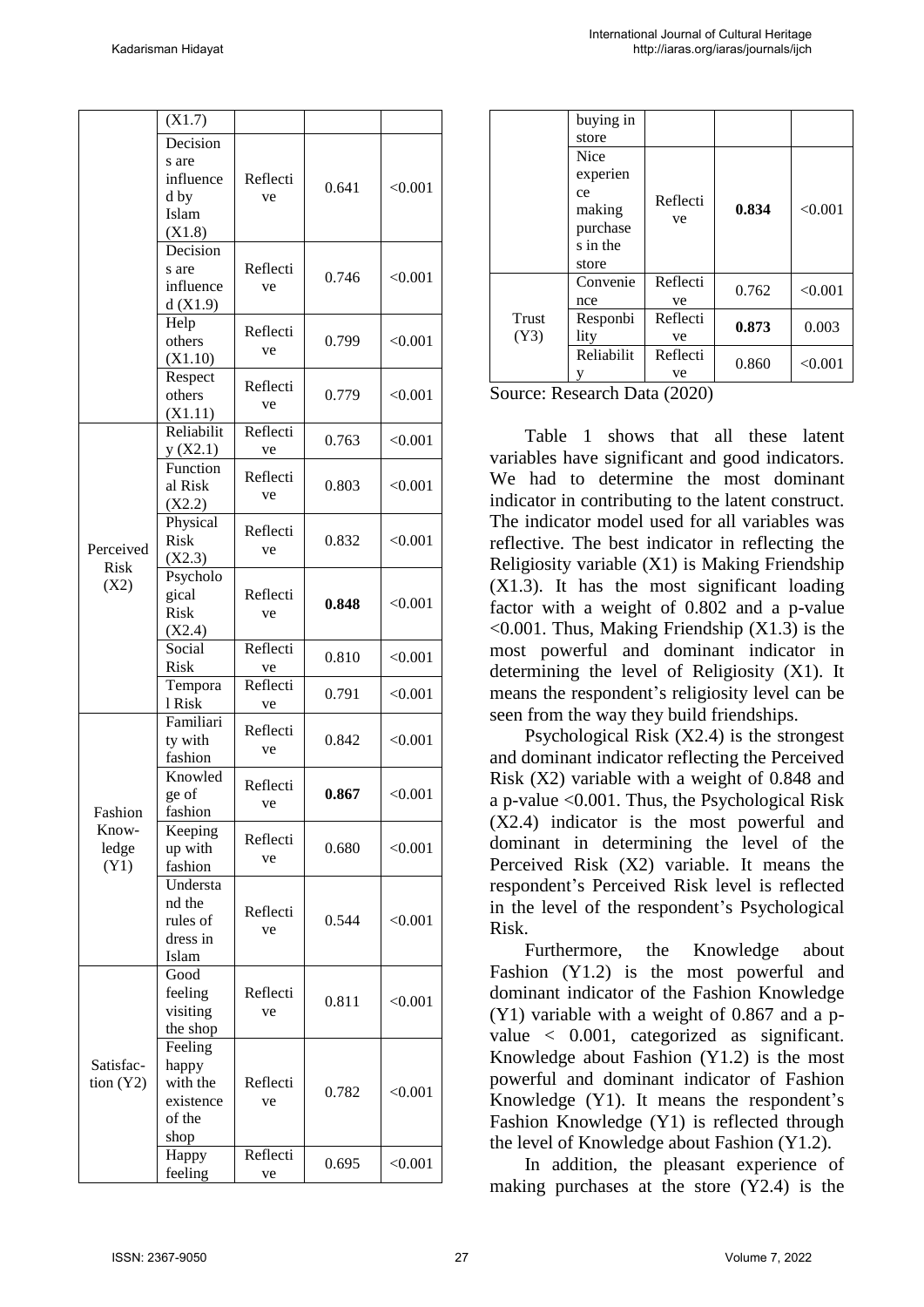most powerful and dominant indicator reflecting Satisfaction (Y2) with a weight of 0.834 and a p-value  $< 0.001$ . Thus, the pleasant experience of making purchases at the store (Y2.4) is the most powerful and dominant indicator in determining the level of Satisfaction (Y2). It means that respondents' level of satisfaction is reflected through the pleasant experience of making purchases in stores.

Additionally, Responsibility (Y3.2) becomes the strongest and most dominant indicator of Trust (Y3) with a weight of 0.739 and a p-value < 0.001, categorized as significant. Responsibility (Y3.2) is the most powerful and dominant indicator in determining Trust (Y3). It means the level of responsibility reflects the level of trust.

# **4.2 SEM Analysis**

The structural model is divided into three results: (1) Estimated results and direct effects, (2) Estimated results and indirect effects Table 2. SEM Results Structural Model: Direct

| <b>Relationship</b><br><b>Between Variables</b>                            | Coeff.   | $P-$<br>value | Con<br>clusi<br>on  |
|----------------------------------------------------------------------------|----------|---------------|---------------------|
| <b>H1</b> : Religiosity $(X1)$<br>$\rightarrow$ Fashion<br>Knowledge (Y1)  | 0.382    | < 0.001       | Sign.               |
| $H2$ : Religiosity $(X1)$<br>$\rightarrow$ Satisfaction (Y2)               | 0.223    | 0.003         | Sign.               |
| $H3$ : Religiosity $(X1)$<br>$\rightarrow$ Trust (Y3)                      | 0.201    | < 0.021       | Sign.               |
| <b>H4</b> : Percieved Risk<br>$(X2) \rightarrow$ Fashion<br>Knowledge (Y1) | 0.102    | 0.085         | <b>Not</b><br>Sign. |
| <b>H5</b> : Percieved Risk<br>$(X2) \rightarrow S$ atisfaction<br>(Y2)     | $-0.404$ | < 0.001       | Sign.               |
| H6: Percieved Risk<br>$(X2) \rightarrow$ Trust $(Y3)$                      | $-0.362$ | < 0.001       | Sign.               |
| H7: Fashion<br>Knowledge $(Y1) \rightarrow$<br>Satisfaction (Y2)           | 0.154    | 0.035         | Sign.               |
| H8: Fashion<br>Knowledge $(Y1) \rightarrow$<br>Trust $(Y3)$                | 0.212    | 0.005         | Sign.               |
| H9: Satisfaction (Y2)<br>$\rightarrow$ Trust (Y3)                          | 0.452    | < 0.001       | Sign.               |

**Effects** 

Table 2 shows that the results of hypothesis testing with direct influence are as follows.

**H1 Accepted.** The analysis results for this hypothesis show a significant positive effect of Religiosity (X1) on Fashion Knowledge (Y1), with a coefficient value of 0.382 and a p-value of 0.003. The better the Religiosity (X1), the better the Fashion Knowledge (Y1). On the other hand, the lower the Religiosity  $(X1)$ , the lower the Fashion Knowledge (Y1).

**H2 Accepted.** There is a significant positive effect of Religiosity (X1) on Satisfaction (Y2). The effect is positive because it has a coefficient value of 0.223 and a significant p-value < 0.001. Therefore, increasing Satisfaction (Y2) is also necessary to increase Religiosity (X1).

**H3 Accepted.** The analysis results show a significant positive effect of Religiosity (X1) on Trust (Y3), with a coefficient value of 0.201 and a p-value of 0.021. The better the Religiosity  $(X1)$ , the better the Trust  $(Y3)$ . On the other hand, the lower the Religiosity  $(X1)$ , the lower the Trust (Y3).

**H4 Rejected.** There is no significant effect of Perceived Risk (X2) on Fashion Knowledge (Y1). Thus, the Perceived Risk (X2) level will not affect Fashion Knowledge (Y1).

**H5 Accepted** The results of the analysis show a significant positive effect of Perceived Risk (X2) on Satisfaction (Y2) with a coefficient value of  $-0.404$  and a p-value of  $\lt$ 0.001. The higher the Perceived Risk (X2), the lower the Satisfaction (Y2). Conversely, the lower the Perceived Risk (X2), the higher the satisfaction (Y2).

**H6 Accepted.** There is a significant positive effect of Perceived Risk (X2) on Trust (Y3). It has a positive effect because it has a coefficient value of -0.362 and a significant pvalue < 0.001. It is necessary to decrease Perceived Risk (X2) to increase Trust (Y3).

**H7 Accepted.** There is a significant positive effect of Fashion Knowledge (Y1) on Satisfaction (Y2). It has a positive effect because it has a coefficient value of 0.154 and a significant p-value of 0.035. Thus, in terms of increasing satisfaction (Y2), it is also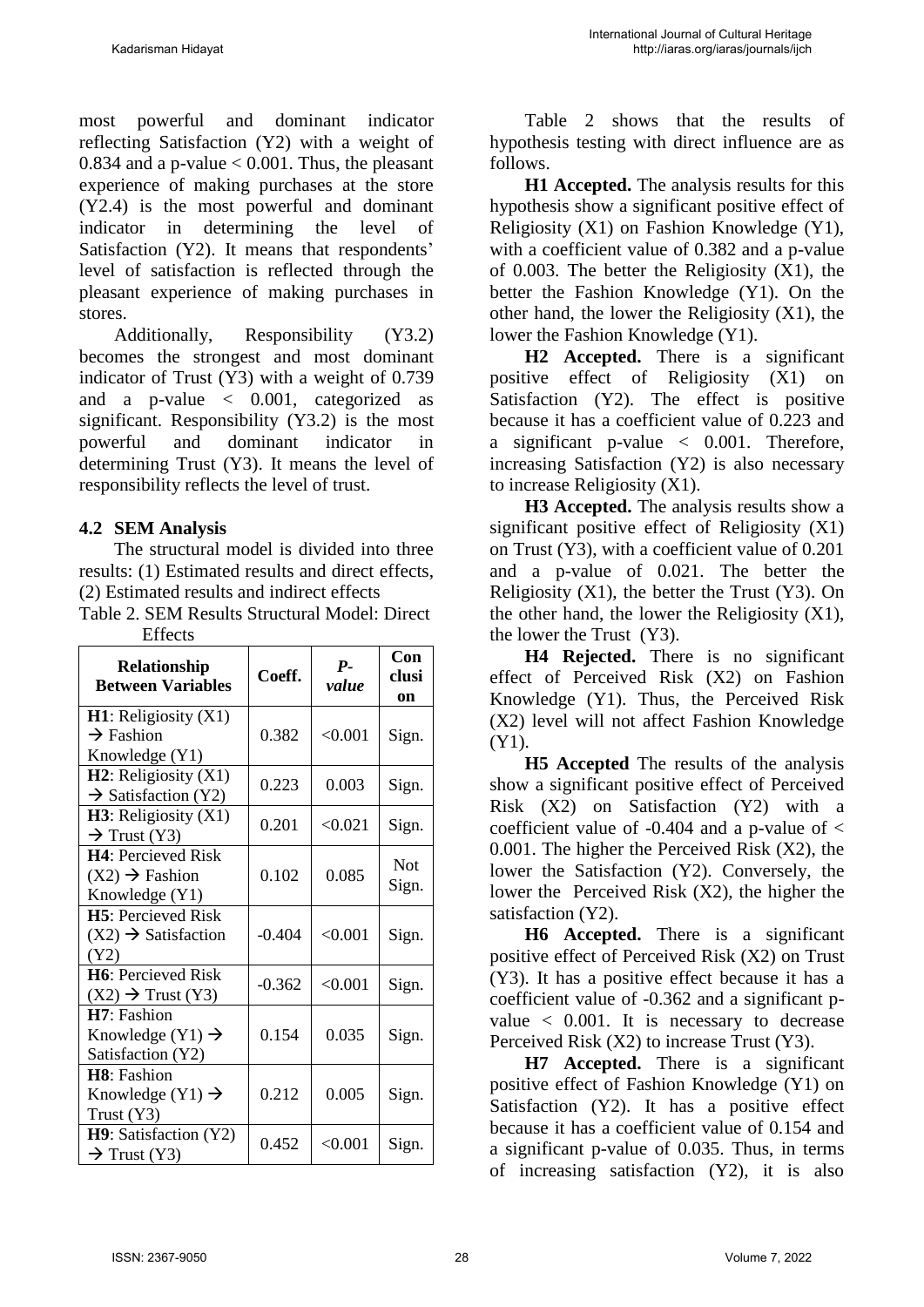necessary to increase Fashion Knowledge (Y1).

**H8 Accepted.** The analysis results show a significant positive effect of Fashion Knowledge (Y1) on Trust (Y3) with a coefficient value of 0.212 and a p-value of 0.005. The better the Fashion Knowledge (Y1), the better the Trust (Y3). On the other hand, the lower the Fashion Knowledge (Y1), the lower the Trust (Y3).

**H9 Accepted.** There is a significant positive effect of Satisfaction (Y2) on Trust (Y3). It has a positive effect because it has a coefficient value of 0.452 and a significant pvalue  $\langle 0.001$ . Therefore, it is necessary to increase Satisfaction (Y2) to increase Trust (Y3).

| Table 3. SEM Results Structural Model: |  |
|----------------------------------------|--|
| Indirect Influence                     |  |

|                                                     | Relationship                             | man oo minachoo                          |          |                |                    |
|-----------------------------------------------------|------------------------------------------|------------------------------------------|----------|----------------|--------------------|
| <b>Between Variables</b>                            |                                          |                                          |          |                |                    |
| Inde<br>pend<br>ent<br>Vari<br>able                 | Medi<br>ation<br>Vari<br>able            | <b>Depe</b><br>nden<br>t<br>Vari<br>able | Coeff.   | $P -$<br>value | Conc<br>lusio<br>n |
| Relig<br>iosity<br>(X1)                             | Fashi<br>on<br>Kno<br>wled<br>ge<br>(Y1) | Trust<br>(Y3)                            | 0.081    | 0.005          | Sign.              |
| Relig<br>iosity<br>(X1)                             | Satisf<br>actio<br>n<br>(Y2)             | Trust<br>(Y3)                            | 0.101    | < 0.00<br>1    | Sign.              |
| Perce<br>ived<br><b>Risk</b><br>(X2)                | Satisf<br>actio<br>n<br>(Y2)             | Trust<br>(Y3)                            | $-0.183$ | < 0.00<br>1    | Sign.              |
| Fashi<br><sub>on</sub><br>Kno<br>wled<br>ge<br>(Y1) | Satisf<br>actio<br>$\mathbf n$<br>(Y2)   | Trust<br>(Y3)                            | $-0.070$ | 0.023          | Sign.              |

Table 3 confirms that Religiosity (X1) has a significant positive effect on Trust (Y3), mediated by Fashion Knowledge (Y1) with a path coefficient of 0.081 and a p-value of

0.005. Therefore, Fashion Knowledge (Y1) can mediate Religiosity (X1) on Trust (Y3). Then, Religiosity (X1) has a significant positive effect on Trust (Y3). It is mediated by Satisfaction (Y2) with a path coefficient of 0.051 and a p-value of 0.042. It can be said that Satisfaction (Y2) can mediate Religiosity (X1) on Trust (Y3). Satisfaction (Y2) is also capable of being a significant negative mediation on the effect of Perceived Risk (X2) on Trust (Y3) with a path coefficient of  $-0.183$  and p-value  $\lt$ 0.001. Moreover, Satisfaction (Y2) bridges the influence between Fashion Knowledge (Y1) on Trust (Y3) with a path coefficient of -0.070 and a p-value of 0.023.

# **5 Conclusions and Recommendations**

Based on the results of the analysis, the followings are the conclusions:

- 1. Building a Friendship (X1.3) is the indicator that best reflects Religiosity (X1). Psychological Risk (X2.4) is an indicator that best reflects Perceived Risk (X2). Knowledge about Fashion (Y1.2) is the indicator that best reflects Fashion Knowledge (Y1). The pleasant experience of making purchases at the store (Y2.4) is the indicator that best reflects Satisfaction (Y2). Responsibility (Y3.2) is the indicator that best reflects Trust (Y3).
- 2. Religiosity (X1) has a significant effect on Fashion Knowledge (Y1), Satisfaction  $(Y2)$ , and Trust  $(Y3)$ . Satisfaction  $(Y2)$  is also significantly influenced by Fashion Knowledge (Y1). Trust (Y3) is also significantly influenced by Fashion Knowledge (Y1) and Satisfaction (Y2). On the other hand, Perceived Risk has no significant effect on Fashion Knowledge.
- 3. Fashion Knowledge (Y1) significantly mediates the influence of Religion (X1) on Trust (Y3) and the influence of Perceived Risk (X2) on Trust (Y3). In addition, Satisfaction (Y2) also significantly mediates the influence of Religiosity (X1) on Trust (Y3), the influence of Perceived Risk (X2) on Trust, and the influence of Fashion Knowledge (Y1) on Trust (Y3).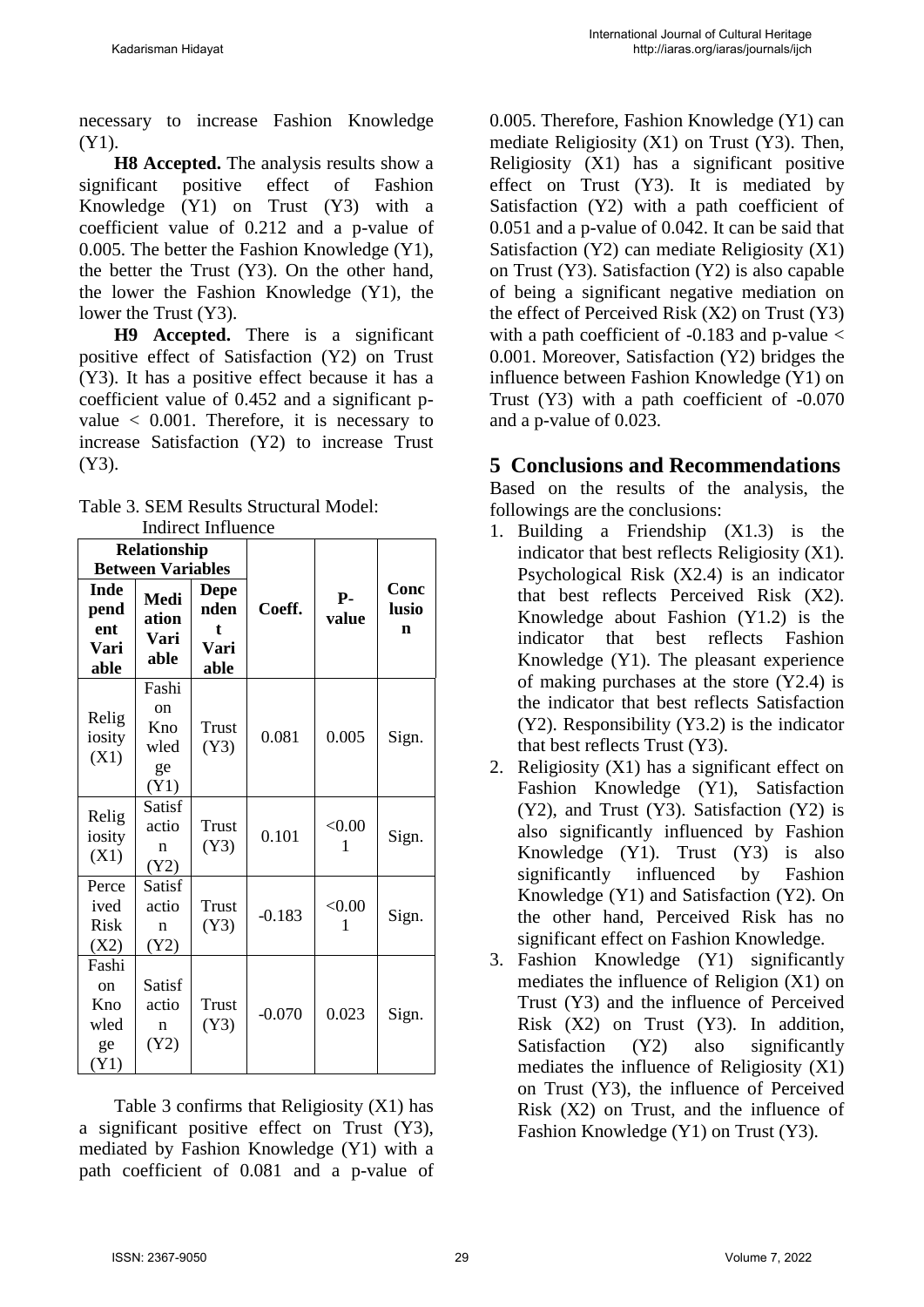The recommendations obtained from this study are to increase the trust of Muslim brand store visitors. It is necessary to increase the need to pay attention to Religiosity, Perceived Risk, Fashion Knowledge, and Muslim brand store visitor satisfaction.

### *References:*

- [1] Alam, S.S., Rohani Mohd and Badrul Hisham. 2011. Is religiosity an important determinant on Muslim consumer behaviour in Malaysia? Journal of Islamic Marketing Vol. 2 No. 1, 2011 pp. 83-96
- [2] Arham, M. 2010. Islamic perspectives on marketing, Journal of Islamic Marketing, Vol. 1, pp. 149-164.
- [3] Bailey, J. 2007. "History of Fashion Design", Retrived from: http://EzineArticles.com/?expert=Jennife r\_Bailey.
- [4] Barnard, M. (1996). The Function of Fashion and Clothing, Fashion as Communication.
- [5] Barnes, J. G. 2003. Secrets of Customer Relationship Management. Andi Offset. Yogyakarta.
- [6] Bauer, R. A 1960. Consumer Behavior as Risk Taking. In R.S. H (Ed.). Dynamic marketing for a Changing World. Pp. 389-398. Chicago American Marketing Association.
- [7] Bianchi, C. 2014. Consumer Brand Loyalty in the Chilean Wine Industry. Journal of Food Products Marketing, 00:1–19, 2014, ISSN: 1045-4446 print/1540- 4102 online, DOI: 10.1080/10454446.2014.885859
- [8] Blommaert, J., & Varis, P. 2015. Culture as Accent: The Cultural Logic of Hijabistas. Semiotica, 203, 153-177.
- [9] Brucks, Merrie. 1985. The Effects of Product Class Knowledge on Information Search Behavior, Journal of Consumer Research, 12 (June), 1–16.
- [10] Burroughs, J. E., and Rindfleisch, A. 2002. Materialism and well-being: A conflicting values perspective, Journal of Consumer Research, 29, 348–370.
- [11] Chunmei G.; Weijun W. 2017. "The influence of perceived value on purchase intention in social commerce context". Internet Research, Vol. 27 Issue: 4, pp.772- 785.
- [12] Delener, N. 1994. Religious Contrasts in Consumer Decision Behaviour Patterns: Their Dimensions and Marketing Implications, European Journal of Marketing, Vol. 28 Issue: 5, pp.36-53.
- [13] Deutsch. M. 1958. "Trust and Suspicion". Journal of Conflict of Resolution. 2. Pp.265-279.
- [14] Helms, Sara E., and Jeremy P. Thornton. 2012. The influence of religiosity on charitable behavior: A COPPS investigation. The Journal of SocioEconomics 41: 373–
- [15] Johana, Z.J., L.P. 2016. Conceptualizing the Influences of Knowledge and Religiosity on Islamic Credit Card Compliance. FIFTH INTERNATIONAL CONFERENCE ON MARKETING AND RETAILING (5TH INCOMaR) 2015 (hal. 480 – 487). Elsevier
- [16] Johnson, E. J., & Russo, J. E. (1984). Product familiarity and learning new information. *Journal of consumer research*, *11*(1), 542-550.
- [17] McDaniel, S. W., and Burnett, J. J. 1990. Consumer religiosity and retail store evaluative criteria. Journal of the Academy of Marketing Science, 18(2), 101- 112
- [18] Michaela E. Steiner Lavie Orna. 2015. Fashion Conscious Consumers, Fast Fashion and the Impact of Social Media on Purchase Intention, Academic Journal of Interdisciplinary Studies MCSER Publishing, Rome-Italy, Vol 4 No 3 S1 December 2015, E-ISSN 2281-4612, ISSN 2281-3993.
- [19] Mokhlis, S. 2009. Religious Differences in Some Selected Aspects of Consumer